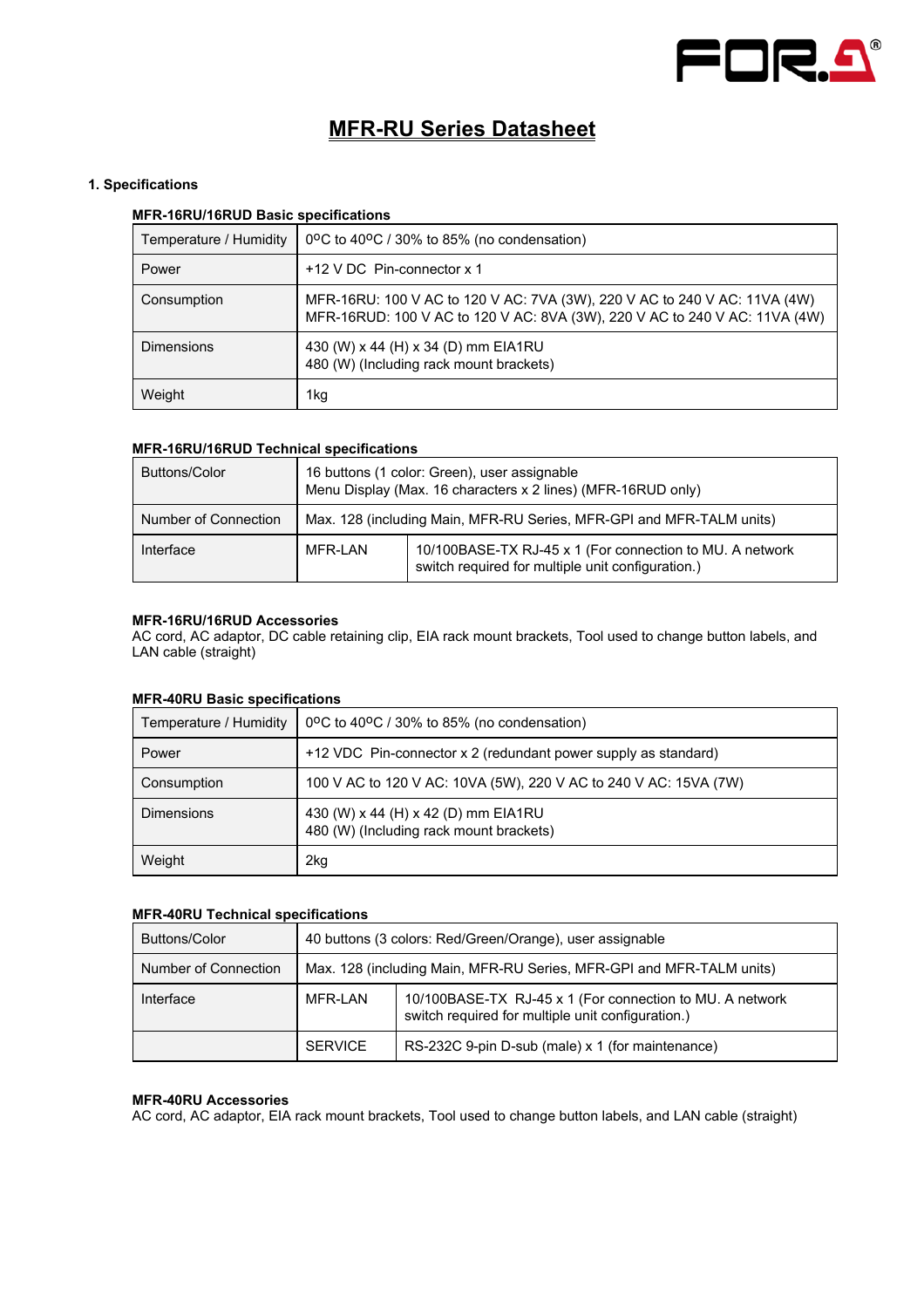

### **MFR-16RUW Basic specifications**

| Temperature / Humidity | 0°C to 40°C / 30% to 85% (no condensation)                         |  |  |
|------------------------|--------------------------------------------------------------------|--|--|
| Power                  | +12 V DC Pin-connector x 1                                         |  |  |
| Consumption            | 100 V AC to 120 V AC: 8VA (3W), 220 V AC to 240 V AC: 11VA (3W)    |  |  |
| <b>Dimensions</b>      | 480 (W) x 44(H) x 27 (D) mm EIA1RU (Including rack mount brackets) |  |  |
| Weight                 | 1kg                                                                |  |  |

# **MFR-16RUW Technical specifications**

| Buttons/Color        | 18 buttons (1 color: Green), user assignable                         |                                                                                                               |  |
|----------------------|----------------------------------------------------------------------|---------------------------------------------------------------------------------------------------------------|--|
| Number of Connection | Max. 128 (including Main, MFR-RU Series, MFR-GPI and MFR-TALM units) |                                                                                                               |  |
| Interface            | MFR-LAN                                                              | 10/100BASE-TX RJ-45 x 1 (For connection to MU. A network switch<br>required for multiple unit configuration.) |  |

# **MFR-16RUW Accessories**

AC cord, AC adaptor, DC cable retaining clip, and Tool used to change button labels

| <b>MER-34RUW DASIC SPECINCATIONS</b> |                                                                     |  |  |
|--------------------------------------|---------------------------------------------------------------------|--|--|
| Temperature / Humidity               | 0 $\degree$ C to 40 $\degree$ C / 30% to 85% (no condensation)      |  |  |
| Power                                | +12 V DC Pin-connector x 1                                          |  |  |
| Consumption                          | 100 V AC to 120 V AC: 10VA (4W), 220 V AC to 240 V AC: 13VA (4W)    |  |  |
| <b>Dimensions</b>                    | 480 (W) x 44 (H) x 27 (D) mm EIA1RU (Including rack mount brackets) |  |  |
| Weight                               | 1kg                                                                 |  |  |

# **MFR-32RUW Basic specifications**

### **MFR-32RUW Technical specifications**

| Buttons/Color        | 34 buttons (1 color: Green), user assignable                         |                                                                                                               |  |
|----------------------|----------------------------------------------------------------------|---------------------------------------------------------------------------------------------------------------|--|
| Number of Connection | Max. 128 (including Main, MFR-RU Series, MFR-GPI and MFR-TALM units) |                                                                                                               |  |
| Interface            | MFR-LAN                                                              | 10/100BASE-TX RJ-45 x 1 (For connection to MU. A network switch<br>required for multiple unit configuration.) |  |

#### **MFR-32RUW Accessories**

AC cord, AC adaptor, DC cable retaining clip, and Tool used to change button labels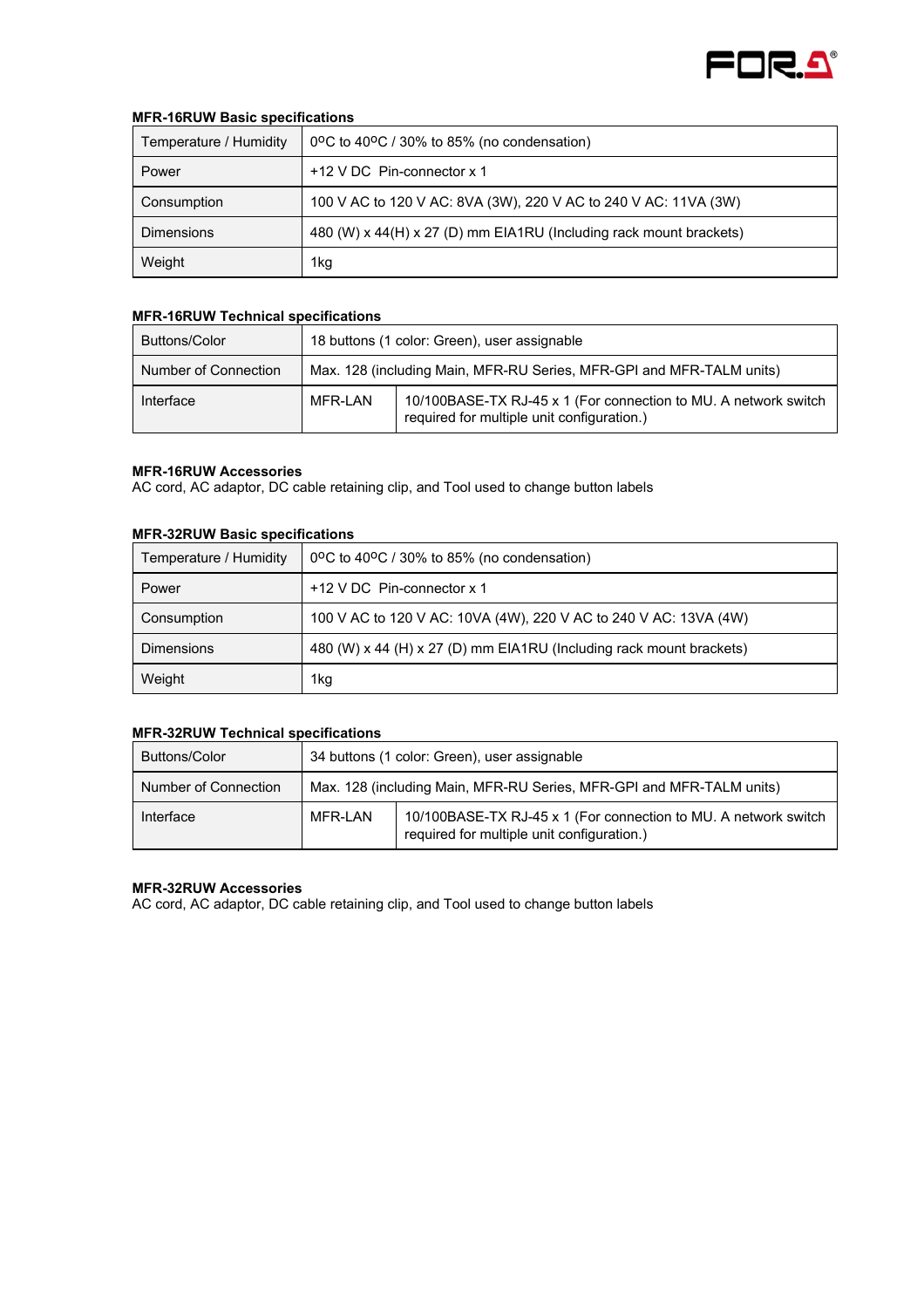

### **MFR-64RUW Basic specifications**

| Temperature / Humidity | 0°C to 40°C / 30% to 85% (no condensation)                          |  |  |
|------------------------|---------------------------------------------------------------------|--|--|
| Power                  | +12 V DC Pin-connector x 1                                          |  |  |
| Consumption            | 100 V AC to 120 V AC: 15VA (7W), 220 V AC to 240 V AC: 20VA (8W)    |  |  |
| <b>Dimensions</b>      | 480 (W) x 88 (H) x 27 (D) mm EIA2RU (Including rack mount brackets) |  |  |
| Weight                 | $1.5 \text{ kg}$                                                    |  |  |

# **MFR-64RUW Technical specifications**

| Buttons/Color        | 68 buttons (1 color: Green), user assignable                         |                                                                                                               |  |
|----------------------|----------------------------------------------------------------------|---------------------------------------------------------------------------------------------------------------|--|
| Number of Connection | Max. 128 (including Main, MFR-RU Series, MFR-GPI and MFR-TALM units) |                                                                                                               |  |
| Interface            | MFR-LAN                                                              | 10/100BASE-TX RJ-45 x 1 (For connection to MU. A network switch<br>required for multiple unit configuration.) |  |

#### **MFR-64RUW Accessories**

AC cord, AC adaptor, DC cable retaining clip, and Tool used to change button labels

| <b>MER-TORU DASIC SPECIFICATIONS</b> |                                                                                |  |  |
|--------------------------------------|--------------------------------------------------------------------------------|--|--|
| Temperature / Humidity               | 0 <sup>o</sup> C to 40 <sup>o</sup> C / 30% to 85% (no condensation)           |  |  |
| Power                                | +12 VDC Pin-connector x 2 (redundant power supply as standard)                 |  |  |
| Consumption                          | 100 V AC to 120 V AC: 12VA (6W), 220 V AC to 240 V AC: 18VA (8W)               |  |  |
| <b>Dimensions</b>                    | 430 (W) x 44 (H) x 42 (D) mm EIA1RU<br>480 (W) (Including rack mount brackets) |  |  |
| Weight                               | 2kg                                                                            |  |  |

### **MFR-18RU Basic specifications**

### **MFR-18RU Technical specifications**

| Buttons/Color        | 18 buttons (3 colors: Red/Green/Orange), user assignable<br>LCD display x 18 (Max. 7 characters x 2 lines, 7-color, Displayed above each<br>button) with Rotary selector |                                                                                                               |
|----------------------|--------------------------------------------------------------------------------------------------------------------------------------------------------------------------|---------------------------------------------------------------------------------------------------------------|
| Number of Connection | Max. 128 (including Main, MFR-RU Series, MFR-GPI and MFR-TALM units)                                                                                                     |                                                                                                               |
| Interface            | MFR-LAN                                                                                                                                                                  | 10/100BASE-TX RJ-45 x 1 (For connection to MU. A network<br>switch required for multiple unit configuration.) |
|                      | <b>SERVICE</b>                                                                                                                                                           | RS-232C 9-pin D-sub (male) x 1 (for maintenance)                                                              |

# **MFR-18RU Accessories**

AC cord, AC adaptor, DC cable retaining clip, EIA rack mount brackets, Tool used to change button labels, and LAN cable (straight)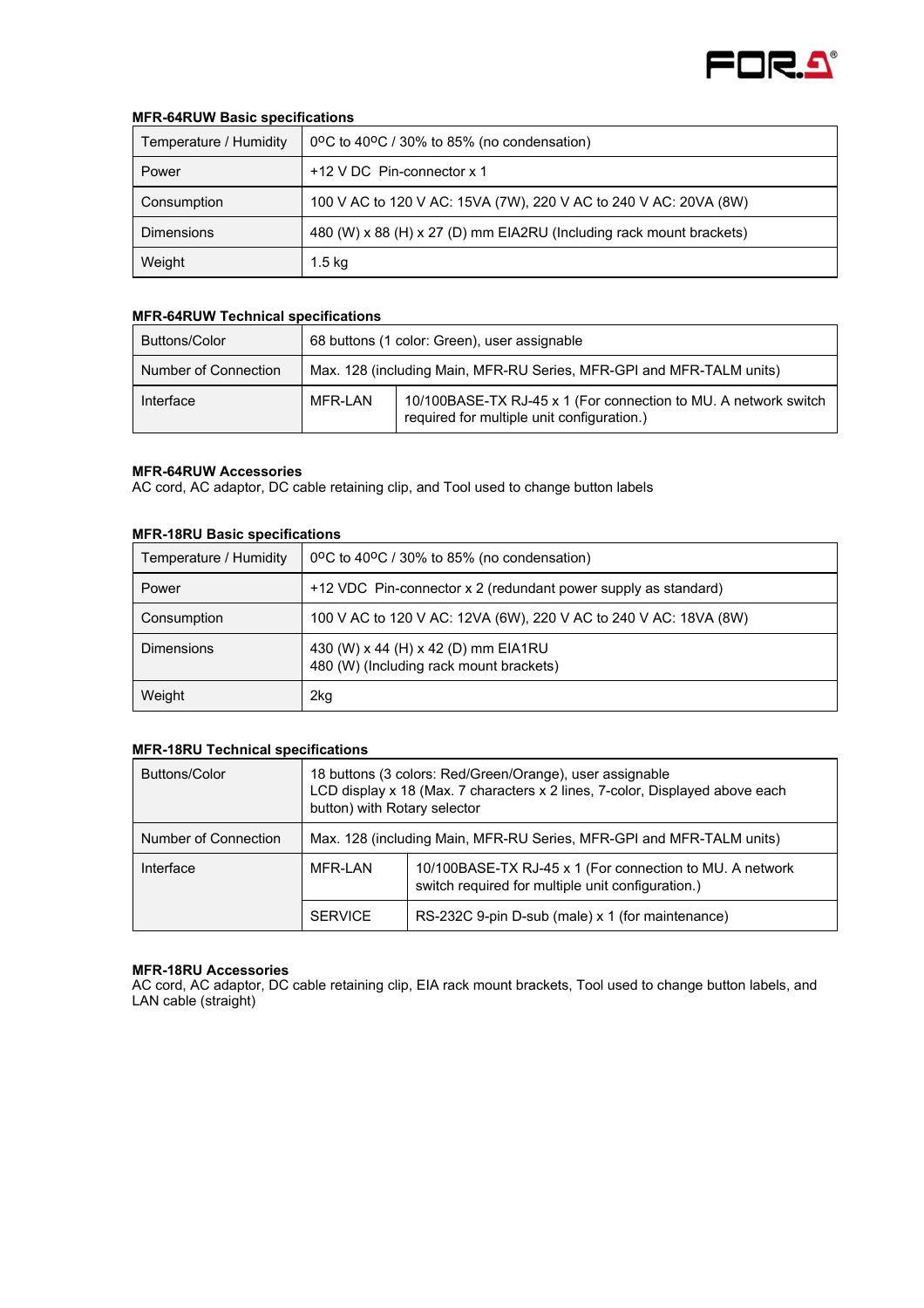

#### **MFR-18RUA Basic specifications**

| Temperature / Humidity | 0 <sup>o</sup> C to 40 <sup>o</sup> C / 30% to 85% (no condensation)           |  |
|------------------------|--------------------------------------------------------------------------------|--|
| Power                  | +12 VDC Pin-connector x 2 (redundant power supply as standard)                 |  |
| Consumption            | 100 V AC to 120 V AC: 14VA (6W), 220 V AC to 240 V AC: 18VA (6W)               |  |
| <b>Dimensions</b>      | 430 (W) x 44 (H) x 42 (D) mm EIA1RU<br>480 (W) (Including rack mount brackets) |  |
| Weight                 | 2kg                                                                            |  |

### **MFR-18RUA Technical specifications**

| Buttons/Color        | 18 buttons (3 colors: Red/Green/Orange), user assignable<br>OLED display x 18 (Max. 7 characters x 2 lines, 7-color, Displayed above each<br>button) with Rotary selector |                                                                                                               |
|----------------------|---------------------------------------------------------------------------------------------------------------------------------------------------------------------------|---------------------------------------------------------------------------------------------------------------|
| Number of Connection | Max. 128 (including Main, MFR-RU Series, MFR-GPI and MFR-TALM units)                                                                                                      |                                                                                                               |
| Interface            | MFR-LAN                                                                                                                                                                   | 10/100BASE-TX RJ-45 x 1 (For connection to MU. A network<br>switch required for multiple unit configuration.) |
|                      | <b>SERVICE</b>                                                                                                                                                            | RS-232C 9-pin D-sub (male) x 1 (for maintenance)                                                              |

#### **MFR-18RUA Accessories**

AC cord, AC adaptor, EIA rack mount brackets, Tool used to change button labels, and LAN cable (straight)

| Temperature / Humidity | 0°C to 40°C / 30% to 85% (no condensation)                                     |
|------------------------|--------------------------------------------------------------------------------|
| Power                  | +12 VDC Pin-connector x 2 (redundant power supply as standard)                 |
| Consumption            | 100 V AC to 120 V AC: 17VA (9W), 220 V AC to 240 V AC: 22VA (11W)              |
| <b>Dimensions</b>      | 430 (W) x 88 (H) x 44 (D) mm EIA2RU<br>480 (W) (Including rack mount brackets) |
| Weight                 | 3kg                                                                            |

### **MFR-39RU Basic specifications**

#### **MFR-39RU Technical specifications**

| Buttons/Color        | 39 buttons (LCD buttons, 7-color)<br>Displayed in each button (Max. 7 characters x 2 lines)<br>10 buttons (3 colors: Red/Green/Orange), user assignable<br>Menu display x 1 (Max. 23 characters x 2 lines) with Rotary selector |                                                                                                               |
|----------------------|---------------------------------------------------------------------------------------------------------------------------------------------------------------------------------------------------------------------------------|---------------------------------------------------------------------------------------------------------------|
| Number of Connection | Max. 128 (including Main, MFR-RU Series, MFR-GPI and MFR-TALM units)                                                                                                                                                            |                                                                                                               |
| Interface            | MFR-LAN                                                                                                                                                                                                                         | 10/100BASE-TX RJ-45 x 1 (For connection to MU. A network<br>switch required for multiple unit configuration.) |
|                      | <b>SERVICE</b>                                                                                                                                                                                                                  | RS-232C 9-pin D-sub (male) x 1 (for maintenance)                                                              |

#### **MFR-39RU Accessories**

AC cord, AC adaptor, DC cable retaining clip, EIA rack mount brackets, Tool used to change button labels, and LAN cable (straight)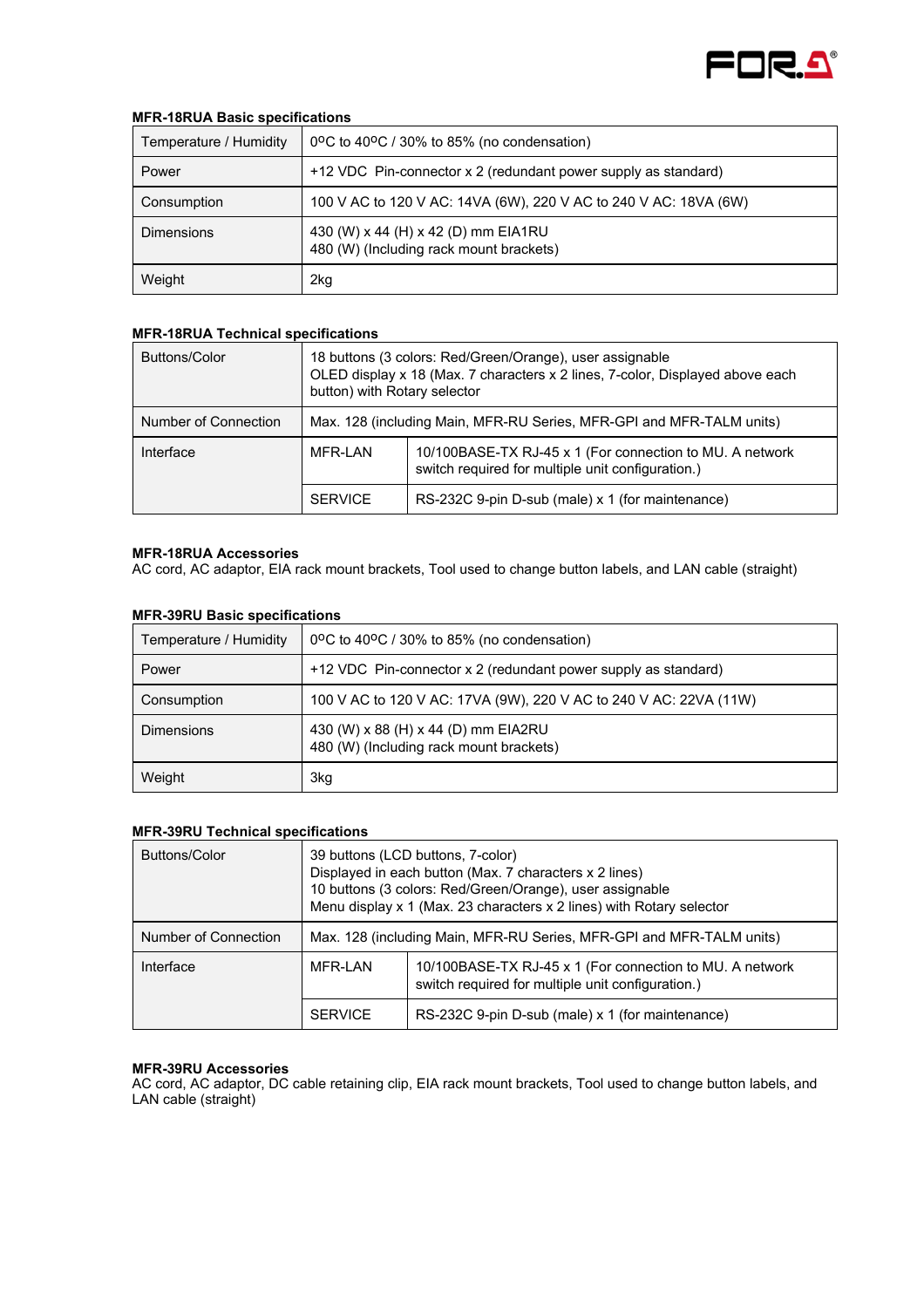

#### **MFR-39RUA Basic specifications**

| Temperature / Humidity | 0°C to 40°C / 30% to 85% (no condensation)                                     |  |
|------------------------|--------------------------------------------------------------------------------|--|
| Power                  | +12 VDC Pin-connector x 2 (redundant power supply as standard)                 |  |
| Consumption            | 100 V AC to 120 V AC: 19VA (9W), 220 V AC to 240 V AC: 24VA (9W)               |  |
| <b>Dimensions</b>      | 430 (W) x 88 (H) x 42 (D) mm EIA2RU<br>480 (W) (Including rack mount brackets) |  |
| Weight                 | 3kg                                                                            |  |

#### **MFR-39RUA Technical specifications**

| Buttons/Color        | 39 buttons (OLED buttons, 7-color)<br>Displayed in each button (Max. 7 characters x 2 lines)<br>6 buttons (3 colors: Red/Green/Orange), user assignable<br>Current DEST button, current SRC button, current PAGE display x 2,<br>Rotary selector |                                                                                                               |
|----------------------|--------------------------------------------------------------------------------------------------------------------------------------------------------------------------------------------------------------------------------------------------|---------------------------------------------------------------------------------------------------------------|
| Number of Connection | Max. 128 (including Main, MFR-RU Series, MFR-GPI and MFR-TALM units)                                                                                                                                                                             |                                                                                                               |
| Interface            | MFR-LAN                                                                                                                                                                                                                                          | 10/100BASE-TX RJ-45 x 1 (For connection to MU. A network switch<br>required for multiple unit configuration.) |
|                      | <b>SFRVICE</b>                                                                                                                                                                                                                                   | RS-232C 9-pin D-sub (male) x 1 (for maintenance)                                                              |

### **MFR-39RUA Accessories**

AC cord, AC adaptor, EIA rack mount brackets, Tool used to change button labels, and LAN cable (straight)

| <b>MFR-16RUTA Basic specifications</b> |                                                                  |  |
|----------------------------------------|------------------------------------------------------------------|--|
| Temperature / Humidity                 | 0°C to 40°C / 30% to 85% (no condensation)                       |  |
| Power                                  | +12 V DC Pin-connector x 1                                       |  |
| Consumption                            | 100 V AC to 120 V AC: 12VA (5W), 220 V AC to 240 V AC: 15VA (6W) |  |
| <b>Dimensions</b>                      | 215(W) x 88(H) x 43(D) mm EIA 2 RU, half-rack size               |  |
| Weight                                 | 1kg                                                              |  |

# **MFR-16RUTA Technical specifications**

| <b>Buttons/Color</b> | 16 buttons (3 colors: Red/Green/Orange), user assignable<br>OLED display x 16 (Max. 7 characters x 2 lines, 7-color, Displayed above each<br>button)<br>2 buttons for PAGE control (lit orange)<br>1 button for LOCK control (lit orange)<br>Rotary selector |                                                                                                               |
|----------------------|--------------------------------------------------------------------------------------------------------------------------------------------------------------------------------------------------------------------------------------------------------------|---------------------------------------------------------------------------------------------------------------|
| Number of Connection | Max. 128 (including Main, MFR-RU Series, MFR-GPI and MFR-TALM units)                                                                                                                                                                                         |                                                                                                               |
| Interface            | MFR-LAN                                                                                                                                                                                                                                                      | 10/100BASE-TX RJ-45 x 1 (For connection to MU. A network switch<br>required for multiple unit configuration.) |

#### **MFR-16RUTA Accessories**

AC cord, AC adaptor, Tool used to change button labels, and LAN cable (straight)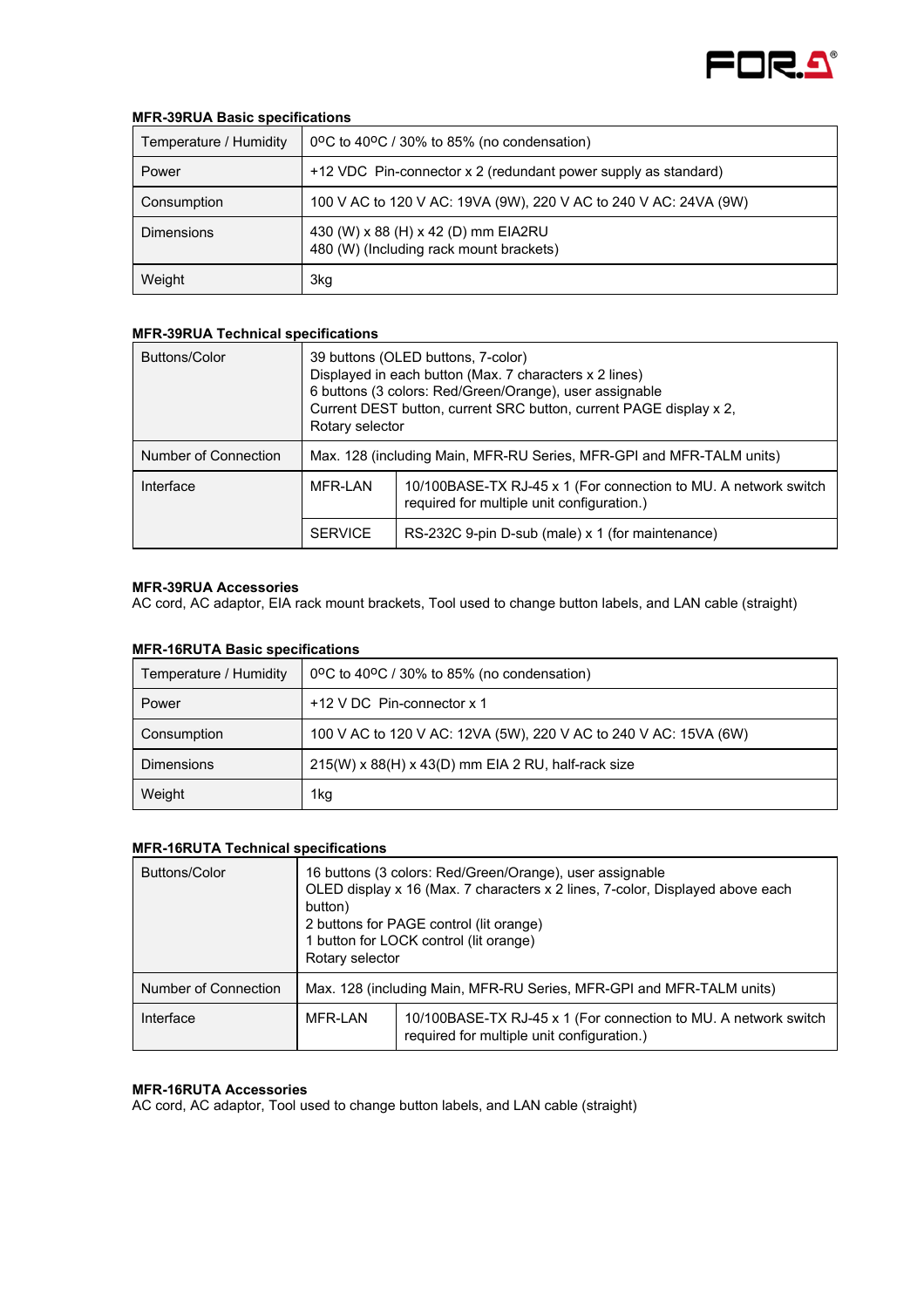

### **MFR-8RUA Basic specifications**

| Temperature / Humidity | 0°C to 40°C / 30% to 85% (no condensation)                                                    |  |
|------------------------|-----------------------------------------------------------------------------------------------|--|
| Power                  | +12 VDC Pin-connector x 2 (redundant power supply as standard)                                |  |
| Consumption            | 100 V AC to 120 V AC: 9VA (3W), 220 V AC to 240 V AC: 11VA (3W)                               |  |
| <b>Dimensions</b>      | 212(W) x 44(H) x 42(D) mm EIA 1 RU, half-rack size<br>480 (W) (Including rack mount brackets) |  |
| Weight                 | 1kg                                                                                           |  |

# **MFR-8RUA Technical specifications**

| <b>Buttons/Color</b> | 8 buttons (3 colors: Red/Green/Orange), user assignable<br>OLED display x 8 (Max. 7 characters x 2 lines, 7-color, Displayed above each<br>button) with Rotary selector |                                                                                                               |
|----------------------|-------------------------------------------------------------------------------------------------------------------------------------------------------------------------|---------------------------------------------------------------------------------------------------------------|
| Number of Connection | Max. 128 (including Main, MFR-RU Series, MFR-GPI and MFR-TALM units)                                                                                                    |                                                                                                               |
| Interface            | MFR-I AN                                                                                                                                                                | 10/100BASE-TX RJ-45 x 1 (For connection to MU. A network<br>switch required for multiple unit configuration.) |
|                      | <b>SERVICE</b>                                                                                                                                                          | RS-232C 9-pin D-sub (male) x 1 (for maintenance)                                                              |

# **MFR-8RUA Options**

| <b>-</b><br>EIA Rack Mount Brackets<br>Single-<br>⋅ or Dual-unit type |  |
|-----------------------------------------------------------------------|--|
|-----------------------------------------------------------------------|--|

#### **MFR-8RUA Accessories**

AC cord, AC adaptor, Tool used to change button labels, and LAN cable (straight)

#### **2. External Dimensions**

# **MFR-16RU**

(All dimensions in mm.)





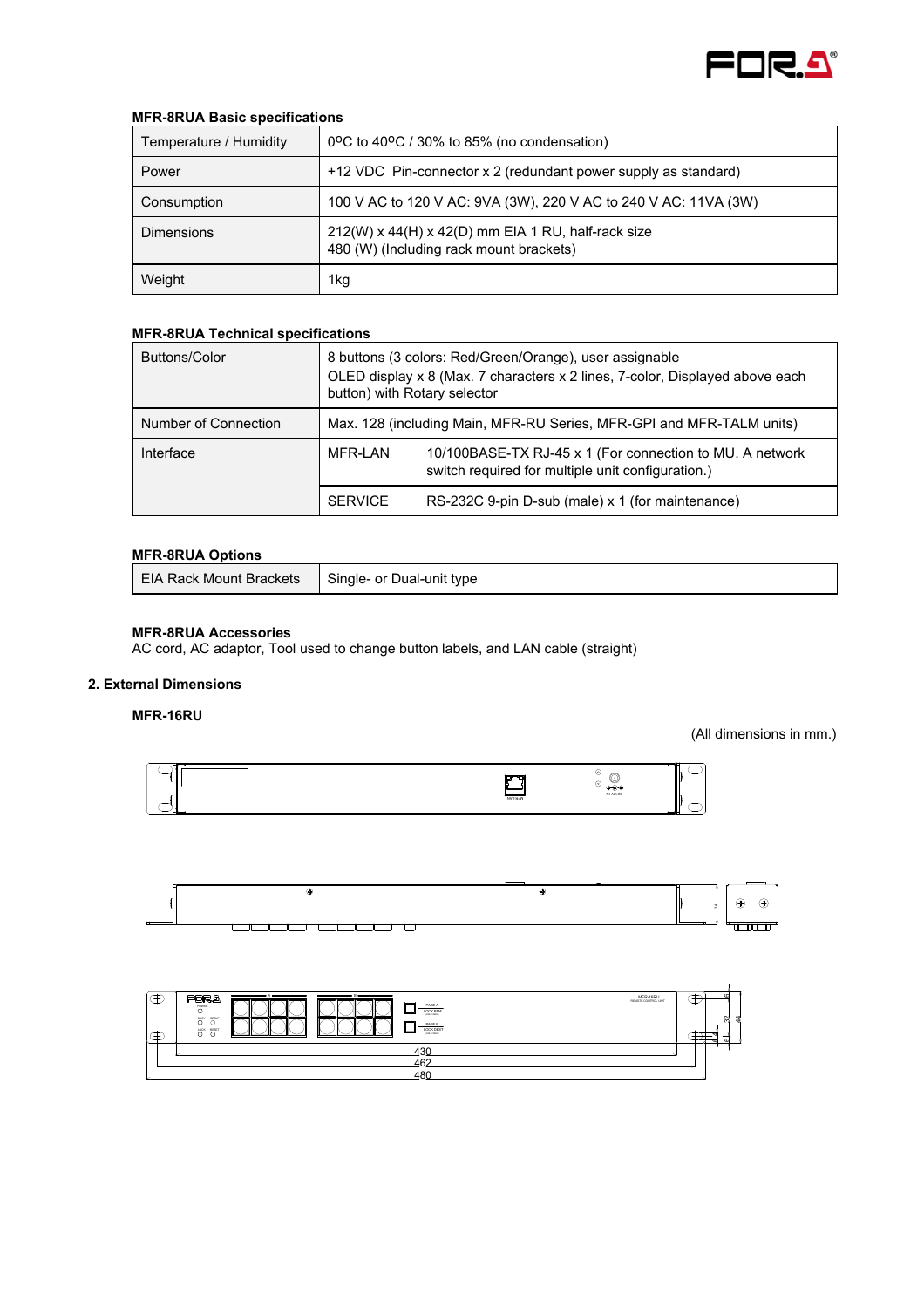



\* The panel buttons can be fitted within the rack by sliding the rack ears forward to attach as shown in the bottom figure above.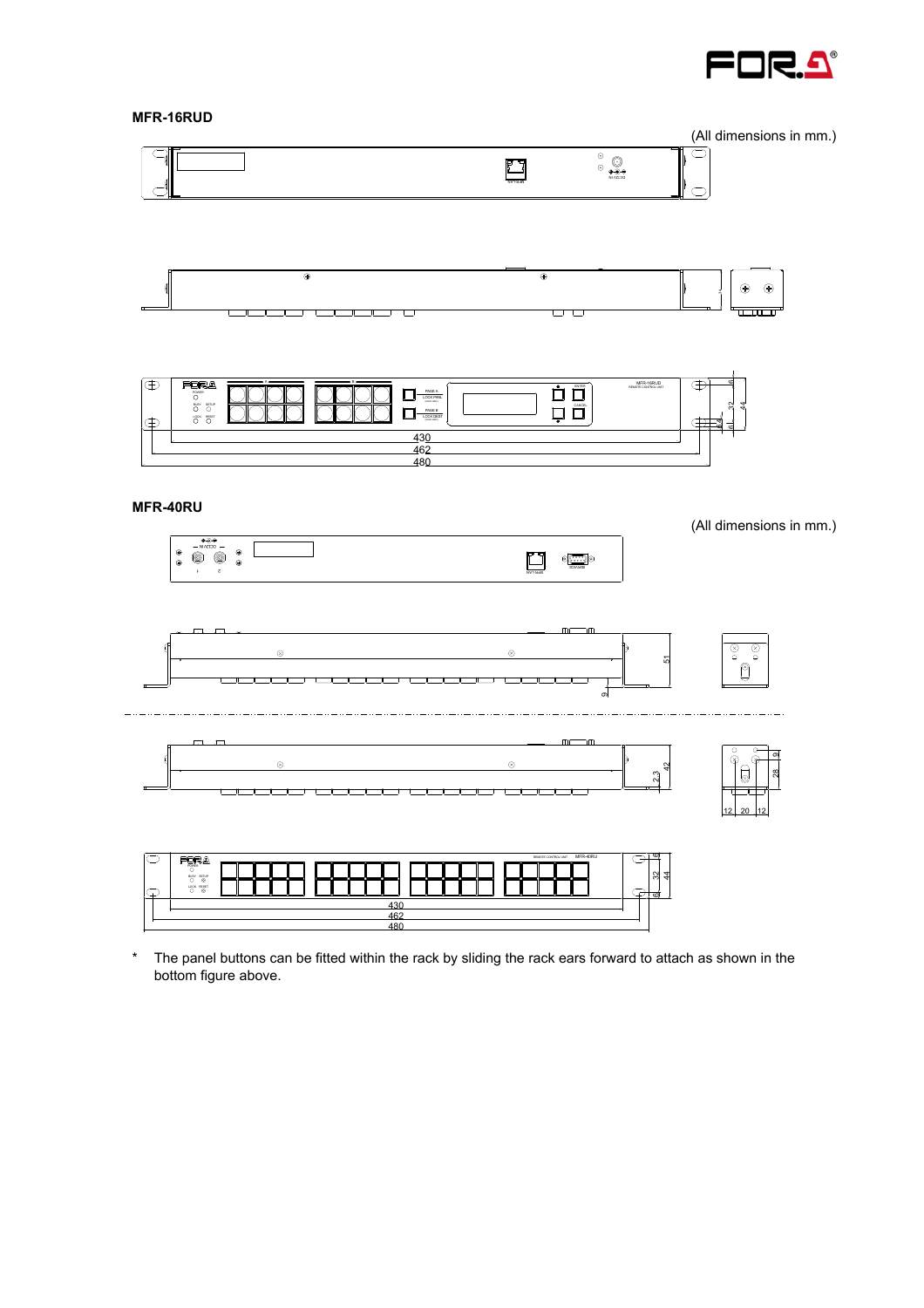

(All dimensions in mm.)

**MFR-16RUW** 





# **MFR-32RUW**



(All dimensions in mm.)

 $27$ 



480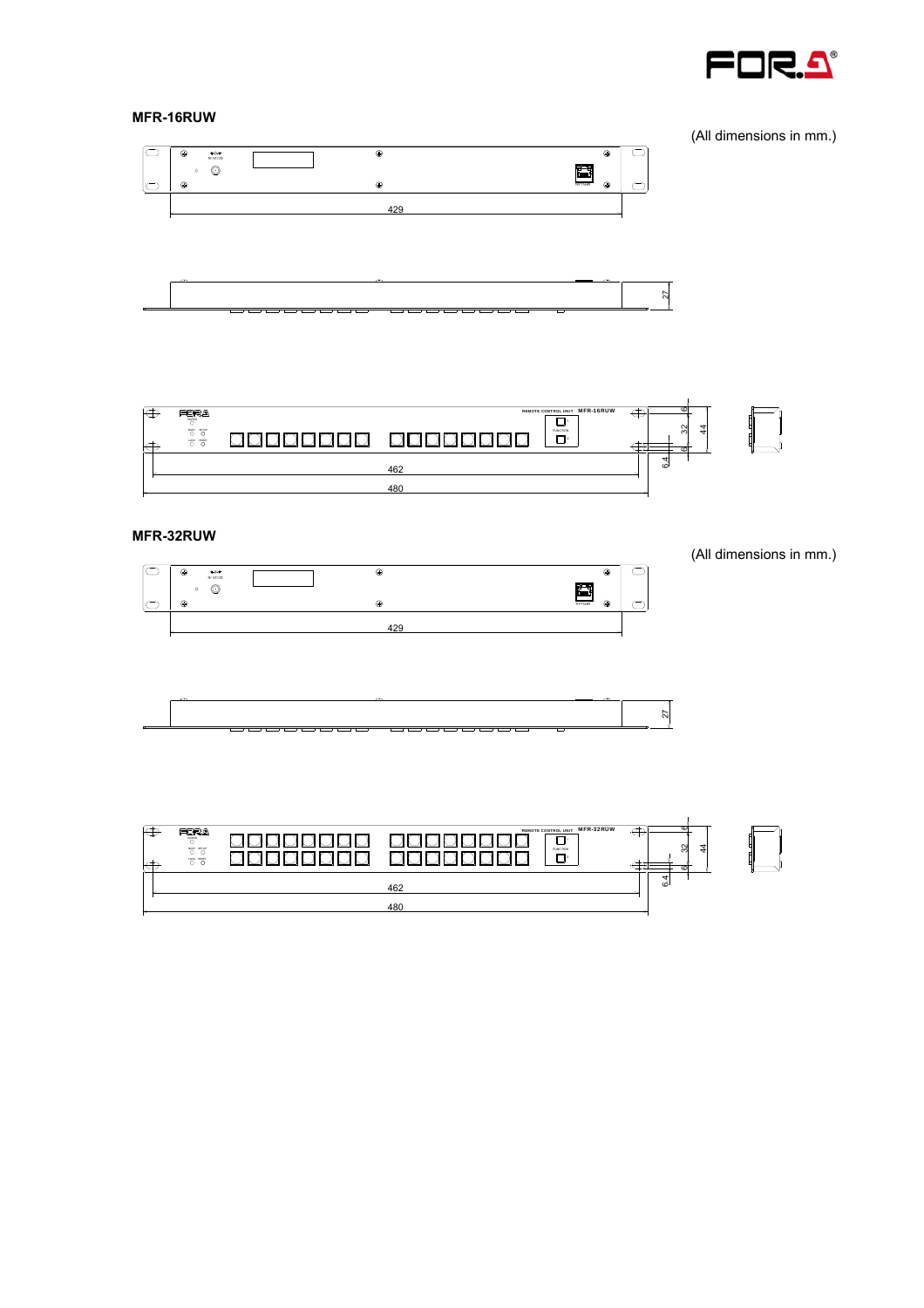

#### **MFR-64RUW**  (All dimensions in mm.) J  $\overline{\circ}$  $\overline{\circ}$  $\overline{\bullet}$  $\overline{\bigcirc}$  $\circ$ É  $\circledcirc$  $\hat{\mathfrak{S}}$  $\circ$ 429 27 ⊕  $\overline{\oplus}$ REMOTE CONTROL UNIT MFR-64RUW aaaaaaaa POWER<br>Busy 00000000  $\overline{\Box}$ FUNCTION<br>F<sub>il</sub>es 00000000 00000000 76 88 00000000 00000000  $\Box$ aaaaaaaa 00000000 ғисток<br>П  $\oplus$ 6.4 462 480 **MFR-18RU**  (All dimensions in mm.)  $\overline{\circ}$   $\overline{\circ}$  : ఇ  $\circ$   $\text{cm}$   $\circ$ 1 *z* 10/100BASE-T  $m \rightarrow m$ 28 9  $\odot$  $\circ$ 42 2.3  $\mathbb{D}$ 12 20 12 REMOTE CONTROL UNIT MFR-18RU POWER  $\circ$  $\approx$ 44 SETUP RESET 6430 462 480  $n$  and  $n$  $\begin{matrix} \circ & \circ \ \circ & \circ \end{matrix}$  $^{\circ}$ 51 ග  $\circ$ MFR-18RU owed  $\circ$ 32 44 SETUP RESET 00 I 00000000000000 ПIП 6430 462 480

\* The panel buttons can be fitted within the rack by sliding the rack ears forward to attach as shown in the bottom figure above.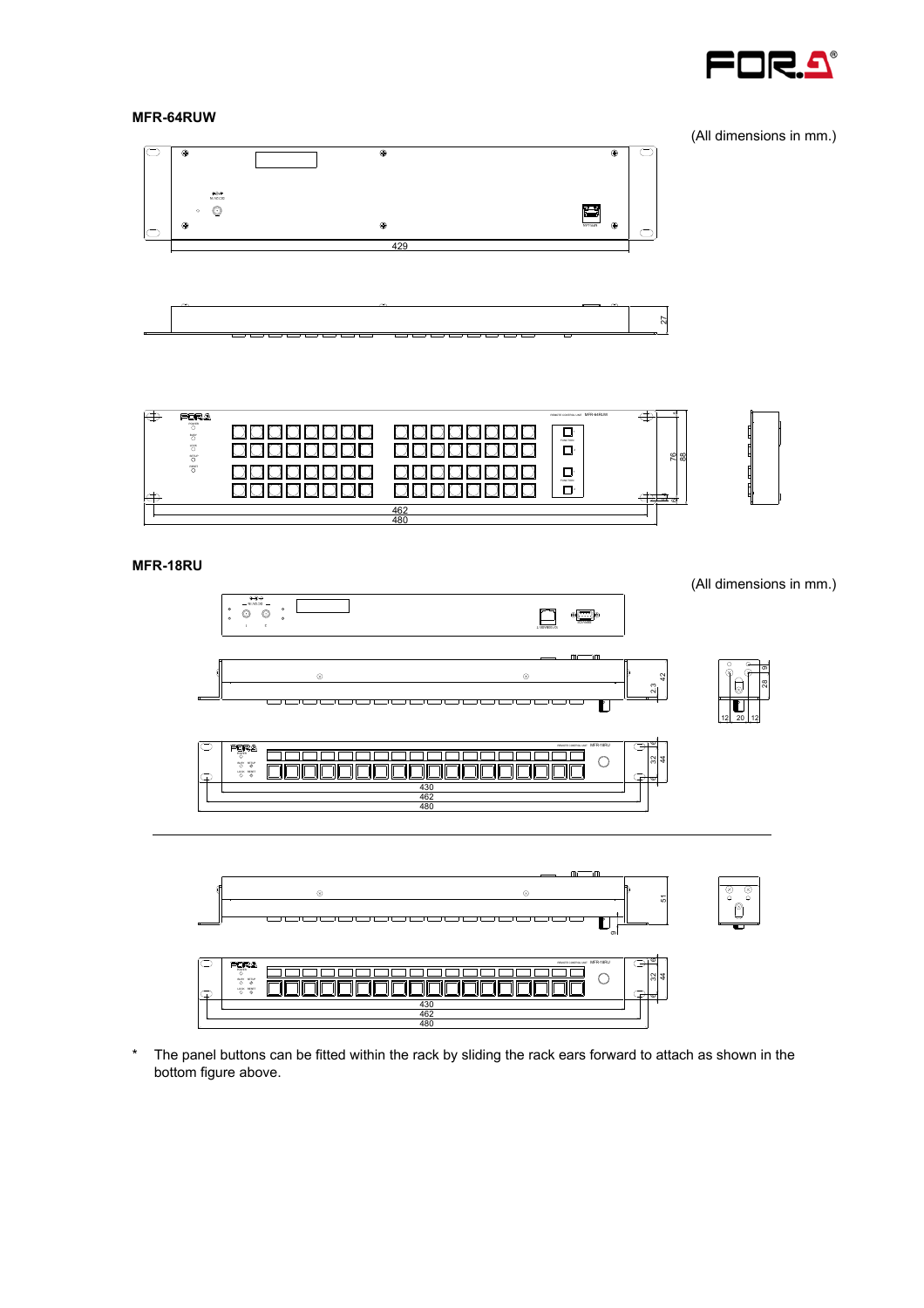

**MFR-18RUA** 



\* The panel buttons can be fitted within the rack by sliding the rack ears forward to attach as shown in the bottom figure above.

# **MFR-39RU**



The panel buttons can be fitted within the rack by sliding the rack ears forward to attach as shown in the bottom figure above.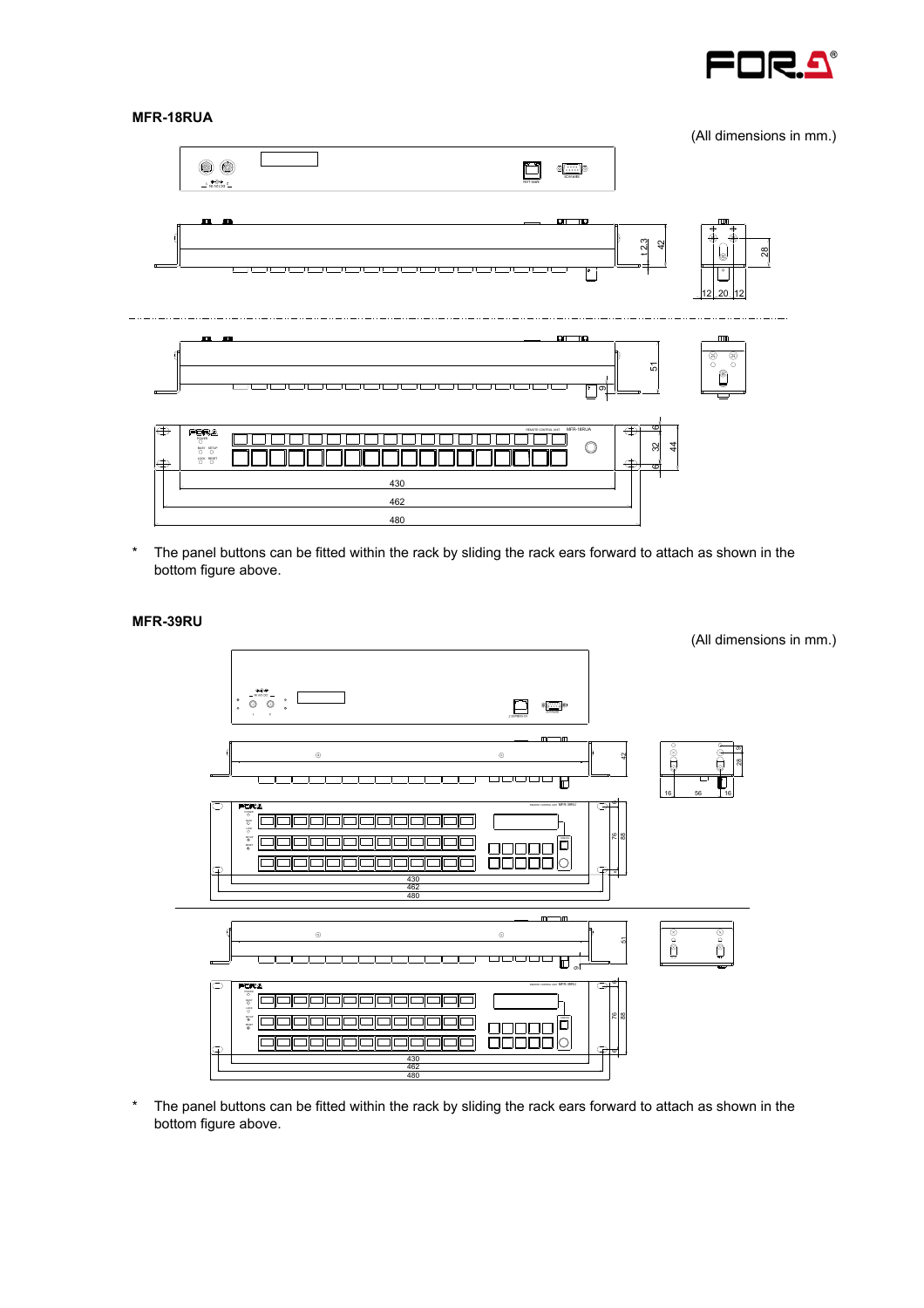



\* The panel buttons can be fitted within the rack by sliding the rack ears forward to attach as shown in the bottom figure above.

#### **MFR-16RUTA**